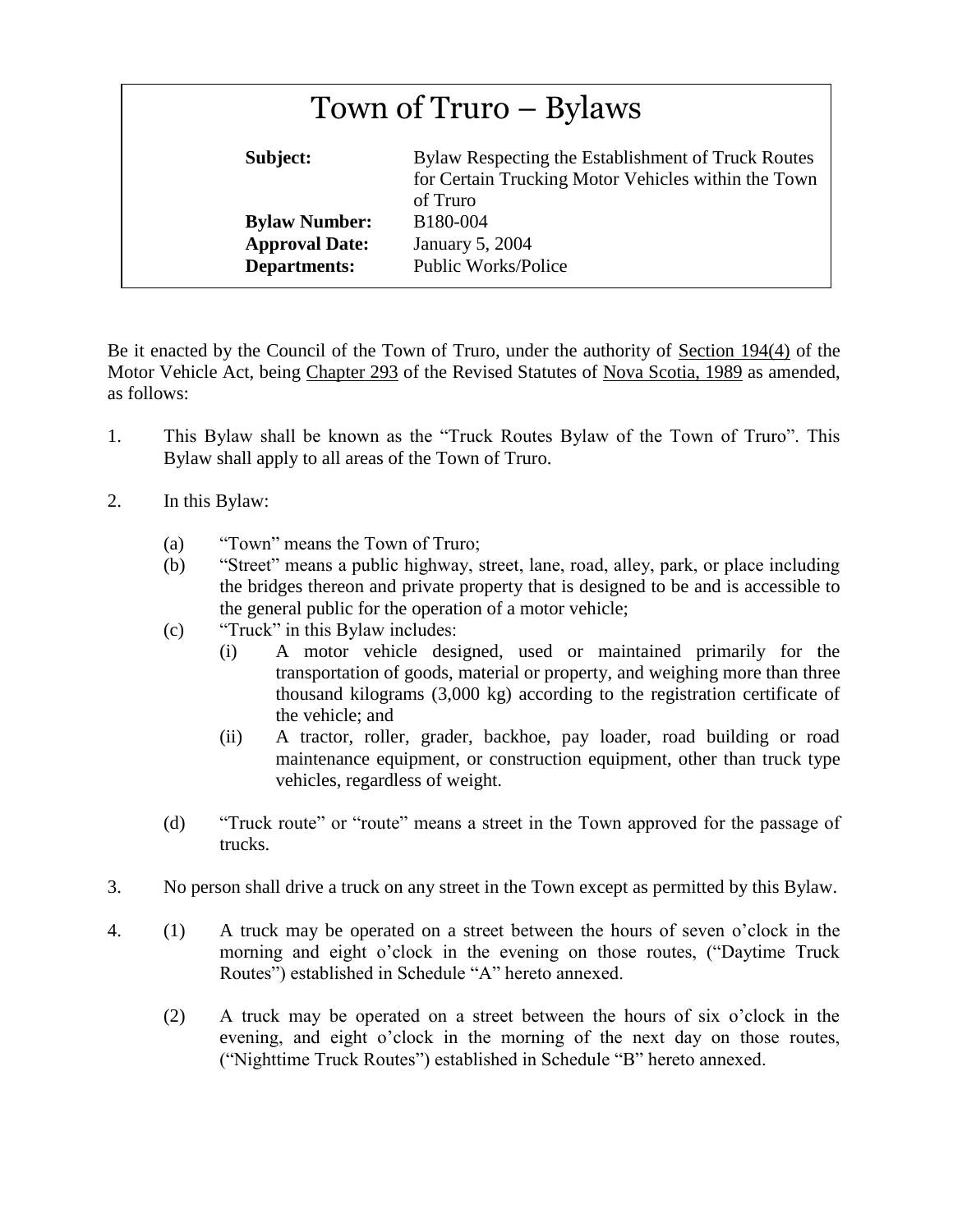- (3) A truck may be operated on a street at any time on those routes ("Full Time Truck Routes") established in Schedule "C" hereto annexed.
	- (i) A person may, for the purpose of making a delivery or collection of goods or supplying a service at a location off a truck route and while using truck routes until unable to continue to do so, drive the truck on those streets forming the most direct accessible connection between the nearest truck route and the delivery point, collection point or service point for merchandise or materials, and shall also return to the truck route by those streets forming the most direct accessible connection.
	- (ii) Where the person has a subsequent delivery or collection to make, or subsequent service to provide, in the same area, he may proceed to make the subsequent delivery or collection or service before proceeding by the most direct accessible connection to the nearest truck route.
	- (iii) If any truck is stored at a location off the truck route, a person may drive the truck to and from the place where it is stored, and in so doing shall drive it on those streets forming the most direct, accessible connection between the storage location and a truck route.
- 5. The Town shall erect signs as depicted in Schedule "D" hereto to be placed on the truck routes listed in Schedule "A", Schedule "B" and Schedule "C" to indicate to drivers of trucks the streets permitted to be used as truck routes.
- 6. The provisions of this Bylaw shall not apply to municipal vehicles or public utility vehicles while actively engaged in maintenance and repair work on Town streets or utility appurtenances included therein, or to Police or Fire Service vehicles or equipment engaged in the line of duty.
- 7. Every person who violates or fails to comply with any of the provisions of this Bylaw shall be liable to a penalty of not less than One Hundred Dollars (\$100.00) and not more than Five Hundred Dollars (\$500.00) and in default of payment to imprisonment for a term not exceeding sixty days or to both.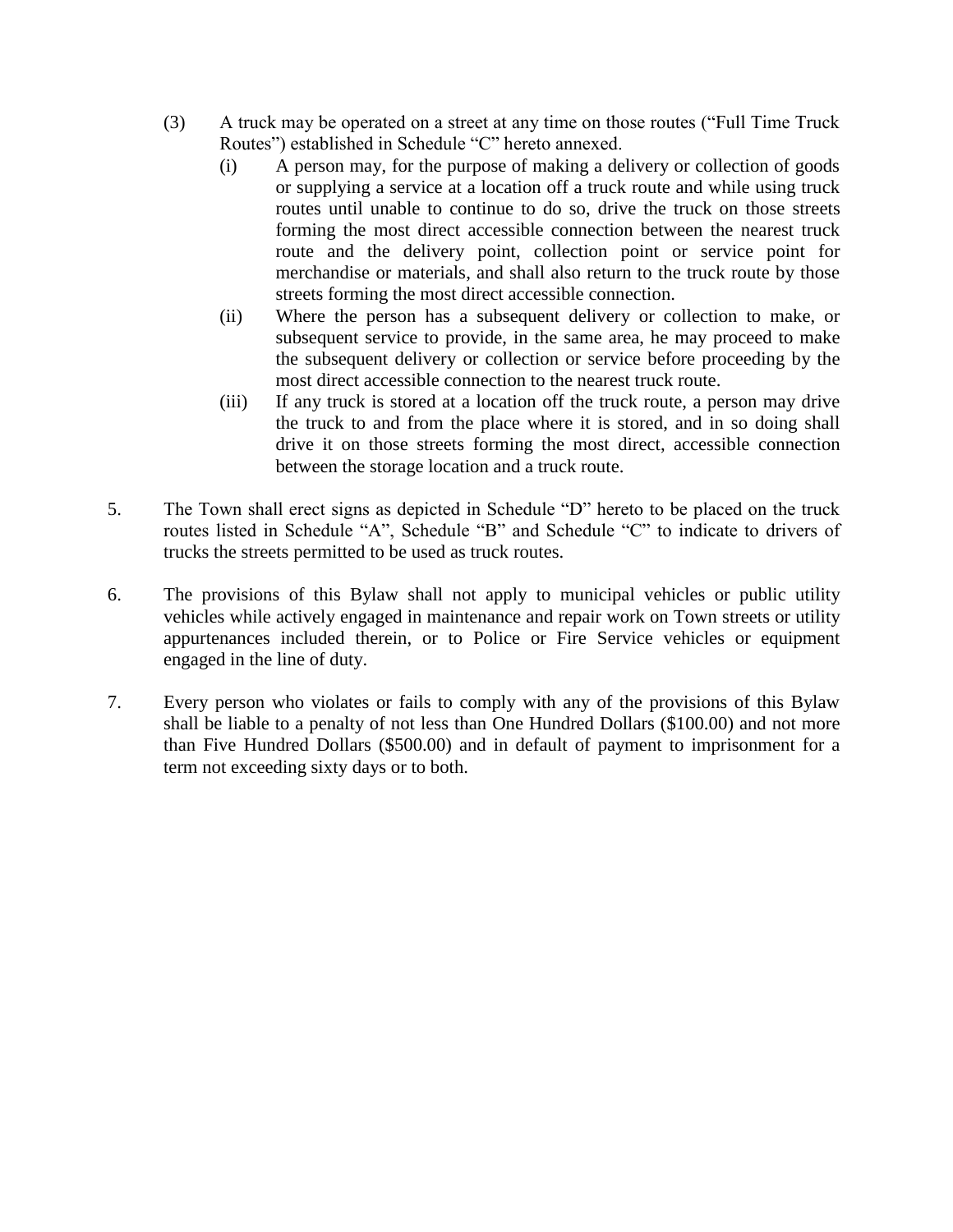# **Schedule "A"**

# Schedule of Daytime (7:00 am – 8:00 pm) Truck Routes

| No. | <b>Street Name</b>  | <b>Between</b>                 |
|-----|---------------------|--------------------------------|
| 1.  | <b>Robie Street</b> | Juniper Street and Nova Drive  |
| 2.  | Elm Street          | Nova Drive and Queen Street    |
| 3.  | <b>Young Street</b> | Esplanade and South Town Line  |
|     | Glenwood Drive      | Willow Street and Young Street |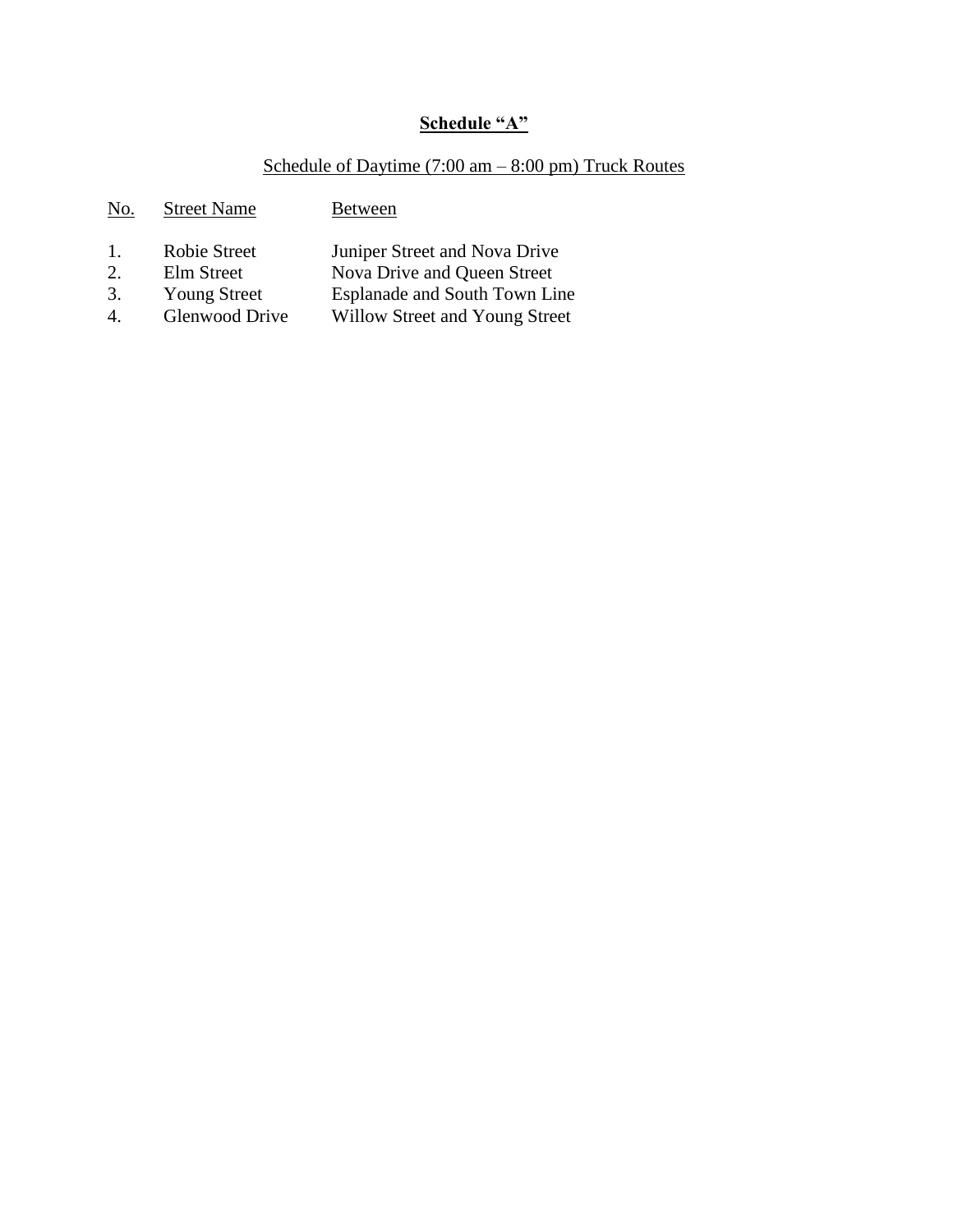### **Schedule "B"**

#### Schedule of Night Time  $(6:00 \text{ pm} - 8:00 \text{ am})$

- No. Street Name Between
- 1. Prince Street Court Street and Walker Street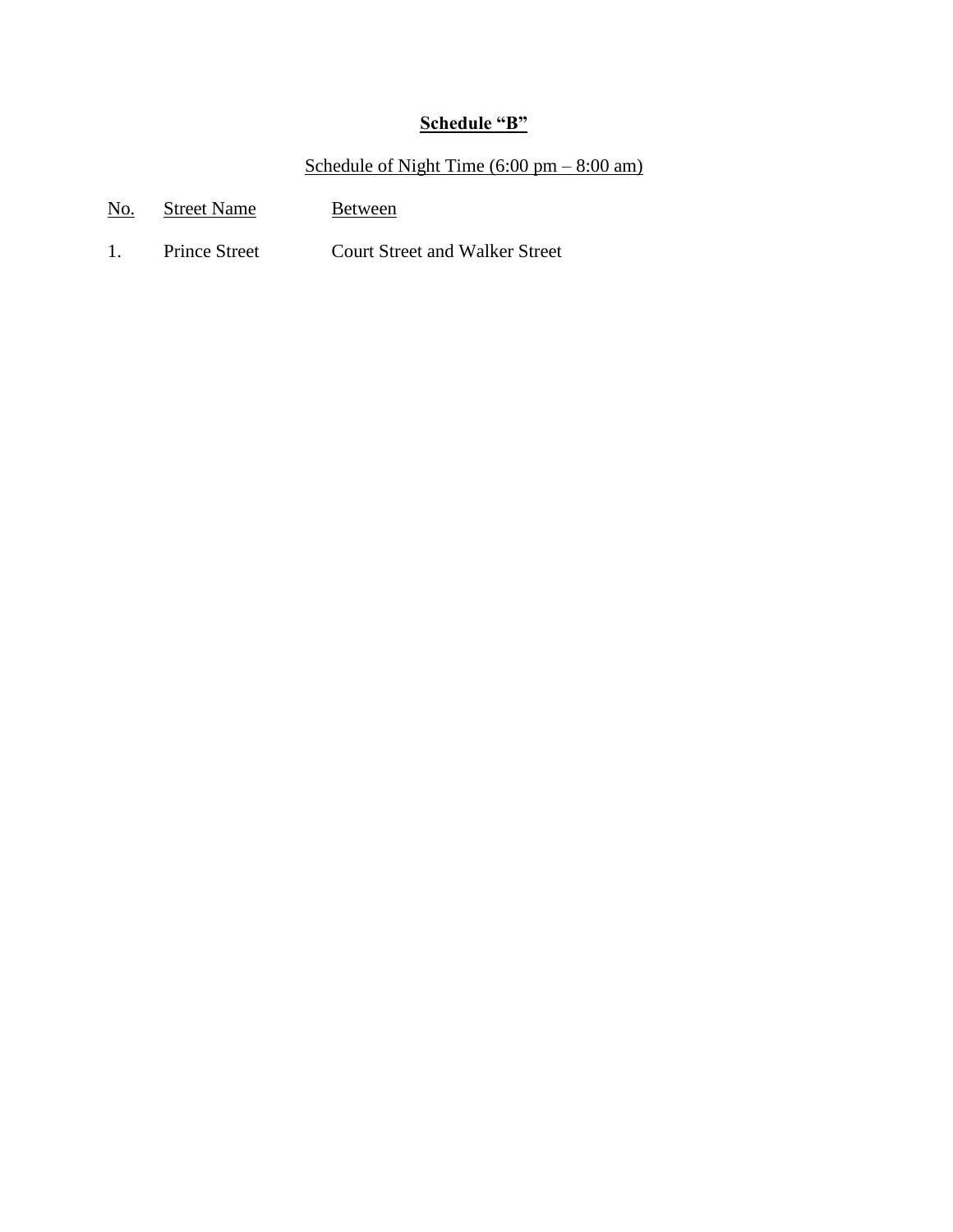# **Schedule "C"**

# Schedule of Full Time Truck Routes

| No. | <b>Street Name</b>      | Between                                      |
|-----|-------------------------|----------------------------------------------|
| 1.  | <b>Robie Street</b>     | West Town Line and Juniper Street            |
| 2.  | Juniper Street          | <b>Robie Street and Prince Street</b>        |
| 3.  | <b>Prince Street</b>    | Juniper Street and Court Stree               |
| 4.  | <b>Marshland Drive</b>  | Robie Street and North Street                |
| 5.  | Lorne Street            | North Street and Queen Street                |
| 6.  | Park Street             | Bridge (North Town Line) and Marshland Drive |
| 7.  | <b>Court Street</b>     | Queen Street and Prince Street               |
| 8.  | Queen Street            | <b>Court Street and East Town Line</b>       |
| 9.  | <b>Walker Street</b>    | Bridge (North Town Line) and Esplanade       |
| 10. | <b>Prince Street</b>    | Walker Street and East Town Line             |
| 11. | Esplanade               | Walker Street and Young Street               |
| 12. | <b>Arthur Street</b>    | Young Street and Willow Street               |
| 13. | Willow Street           | Prince Street and South Town Line            |
| 14. | Truro Heights Connector | Willow Street and West Town Line             |
| 15. | Wade Road               | West Town Line and T.H.C.                    |
|     |                         |                                              |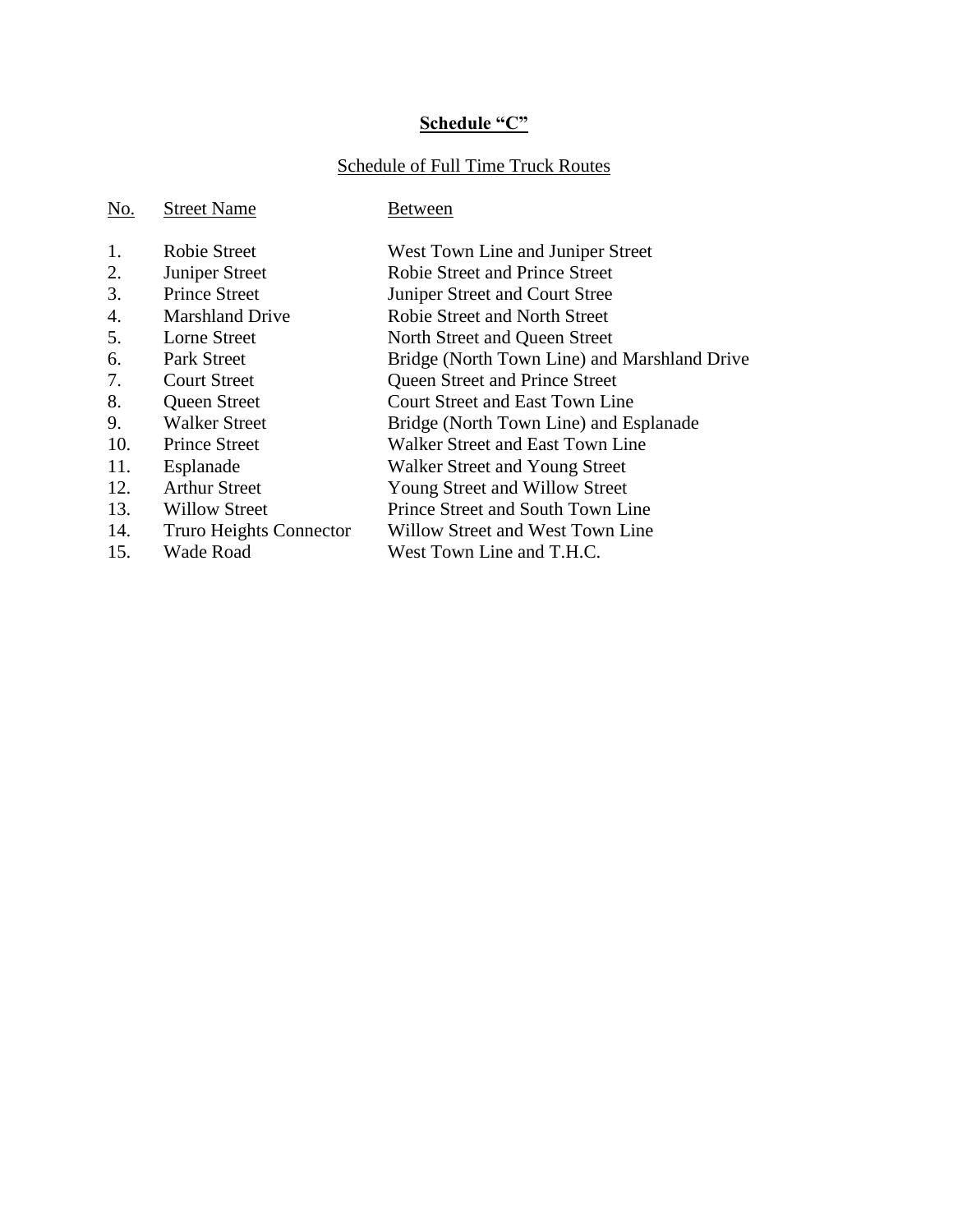## **Schedule "D"**

Schedule of Regulation Truck Route Signs